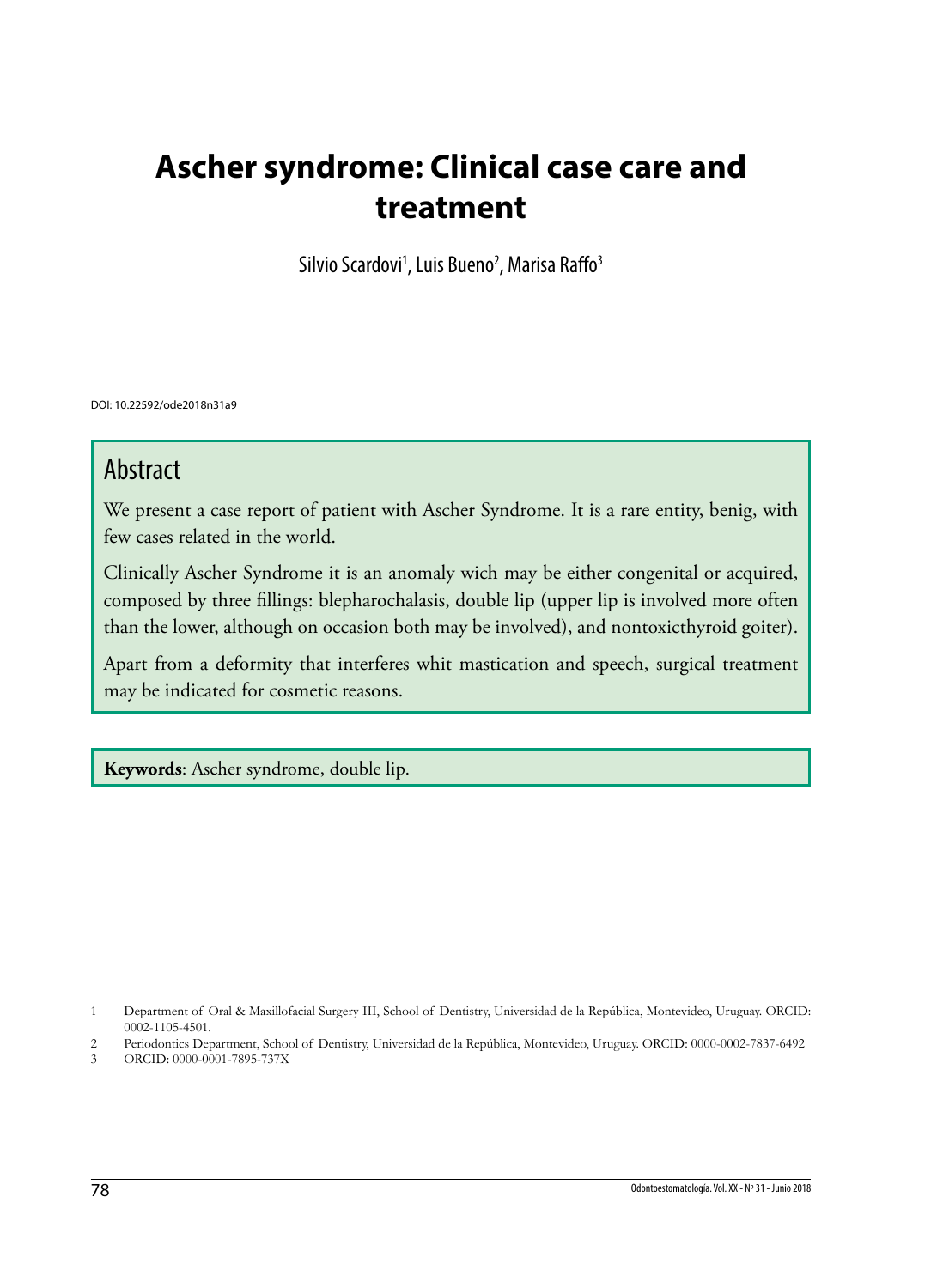### Introduction

This work presents a case of Ascher Syndrome (AS), a condition characterized by concurrent double lip, blepharochalasis and nontoxic thyroid enlargement, though the thyroid enlargement is not evident in a large number of cas $es^{(1,2,3,4,5,6)}$ . It is a syndrome of particular interest for dentists, because many times the patient wanders through different medical specialties without a positive diagnosis as the low incidence of cases makes identification difficult<sup>(1-3)</sup>. The occurrence of double lip has been described as a benign, rare or very uncommon congenital or acquired anomaly, without sex or racial predilection, which can sometimes be a manifestation of a specific syndrome<sup>(1,3,7,8)</sup>.

Its etiology is unknown. According to Ascher<sup> $(5-6)$ </sup>, the upper lip is more frequently affected than the lower lip, at a ratio of 10:1. This developmental alteration can often appear alone or as part of a triad of clinical features, known as Ascher Syndrome (AS).

### Background

A review of the scientific literature showed that Laffler $(1,9)$  was the first to report a case of double lip associated with blepharochalasis in 1909. In 1920, Ascher<sup> $(5)$ </sup> completes the clinical picture described by Laffler in 1909 by adding the thyroid hypertrophy. That triad of features is what is known today as Ascher Syndrome (double lip, enlargement of the eyelid skin and nontoxic thyroid enlargement).

Thyroid hypertrophy is not included consistently in most of the articles reviewed among the criteria for a positive diagnosis<sup>(1,2,3,4,5,6,7,8,9,10)</sup>. On occasion, in AS the extent of the lip and/ or eyelid volume alterations is such that it can cause severe aesthetic and functional alterations, for which surgical correction is the only effective therapeutic approach for the area af $fected^{(1,10-12)}$ .

### Clinical case

The patient is a 14-year-old male (Fig. 1) referred by the Clinic of Periodontics of the School of Dentistry to the Department of Oral & Maxillofacial Surgery III, Universidad de la República, because his upper and lower lip were enlarged, and this greatly affected him psychologically in his relationships. The enlargement had become very noticeable four years before. He visited several medical specialists and dentists that could not make a positive diagnosis or suggest a treatment plan.

His medical history was started in 2013, when he was admitted to the Department of Oral & Maxillofacial Surgery II. Psychosomatic development was consistent with his age. The patient has had asthma and allergic rhinitis for several years, and reports having used inhalers like Seretide®.

Visceral axis of the neck, temporomandibular joints and neck palpation were unremarkable.

The visual examination of the area showed bilateral enlargements in the upper and lower lips, which were strongly noticeable when the lips were not in resting position. The enlargements involved the mucosal aspect of both lips, were elliptical in shape with the major axis parallel to the free edge of the lip. Enlargements were found in each hemilip. The mucosa covering them was normal in color and texture, and they were painless and soft to the touch. There was no family history of this kind of malformation. The intraoral examination showed permanent dentition in canine to canine cross-bite. Upper lateral incisors were conoid in shape. The patient was undergoing the planning stage of periodontal and orthodontic treatment.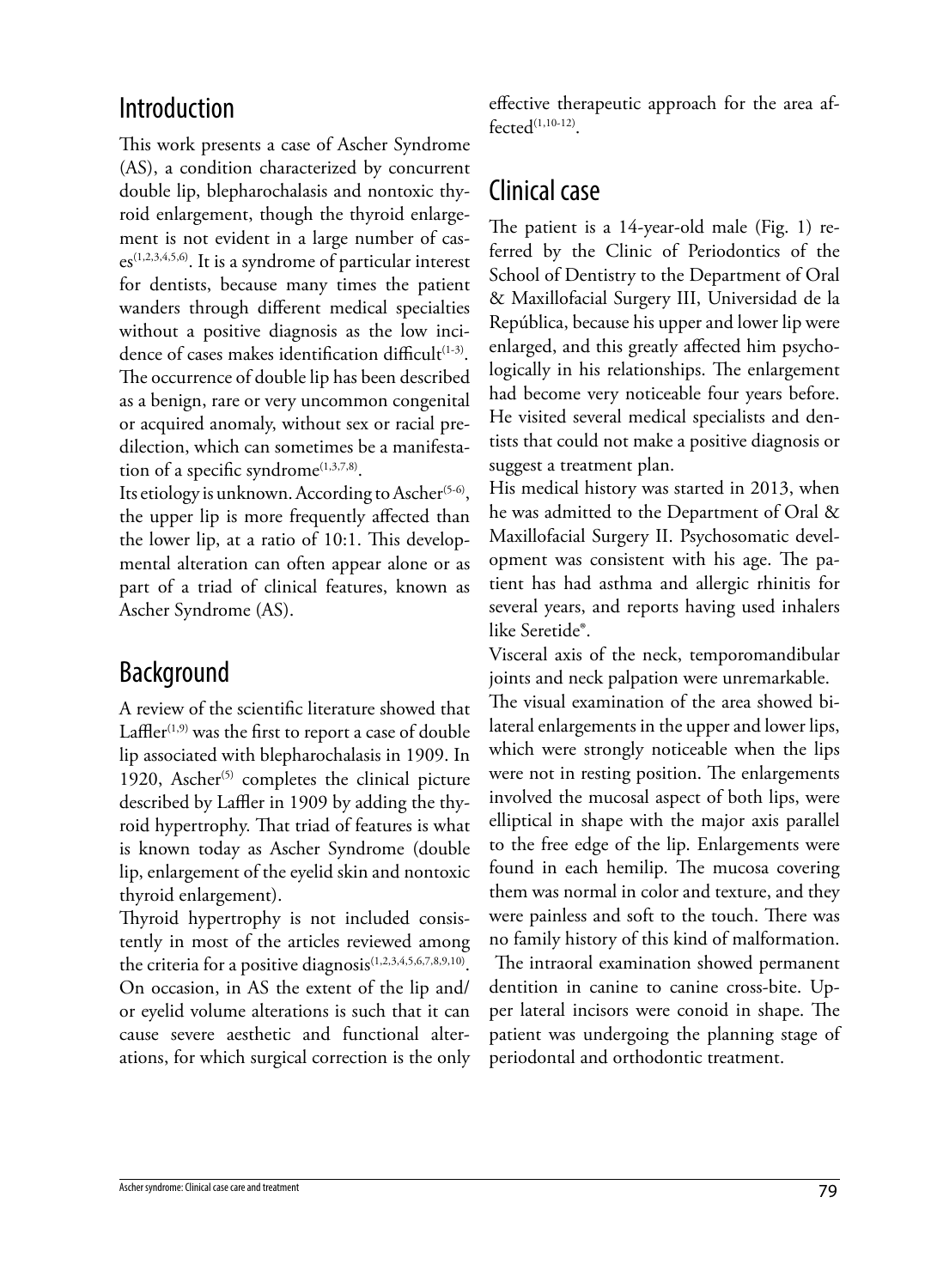

**Fig.1. Preoperative image of the patient (front view). Upper and lower lips in occlusion.** 

The following complementary tests were ordered: a complete blood count, which was normal; a thyroid blood test, which revealed normal levels of the thyroid stimulating hormone (TSH); and a thyroid ultrasound, which showed a slightly enlarged thyroid, as shown in Fig. 2.



#### **Fig. 2. Ultrasound**

Positive diagnosis of the case: Ascher Syndrome. The treatment plan chosen was surgical resection of lip enlargements with local anesthesia in two stages.

In the first stage we resected the upper lip enlargements (Fig. 3) and also performed a frenectomy of the upper lip for orthodontic reasons. In the second stage, thirty days later, the surgical procedure was performed in the lower lip. Both surgeries were performed using elliptical excision techniques with cold scalpel and the affected areas were sutured using separate stitches (Fig. 3).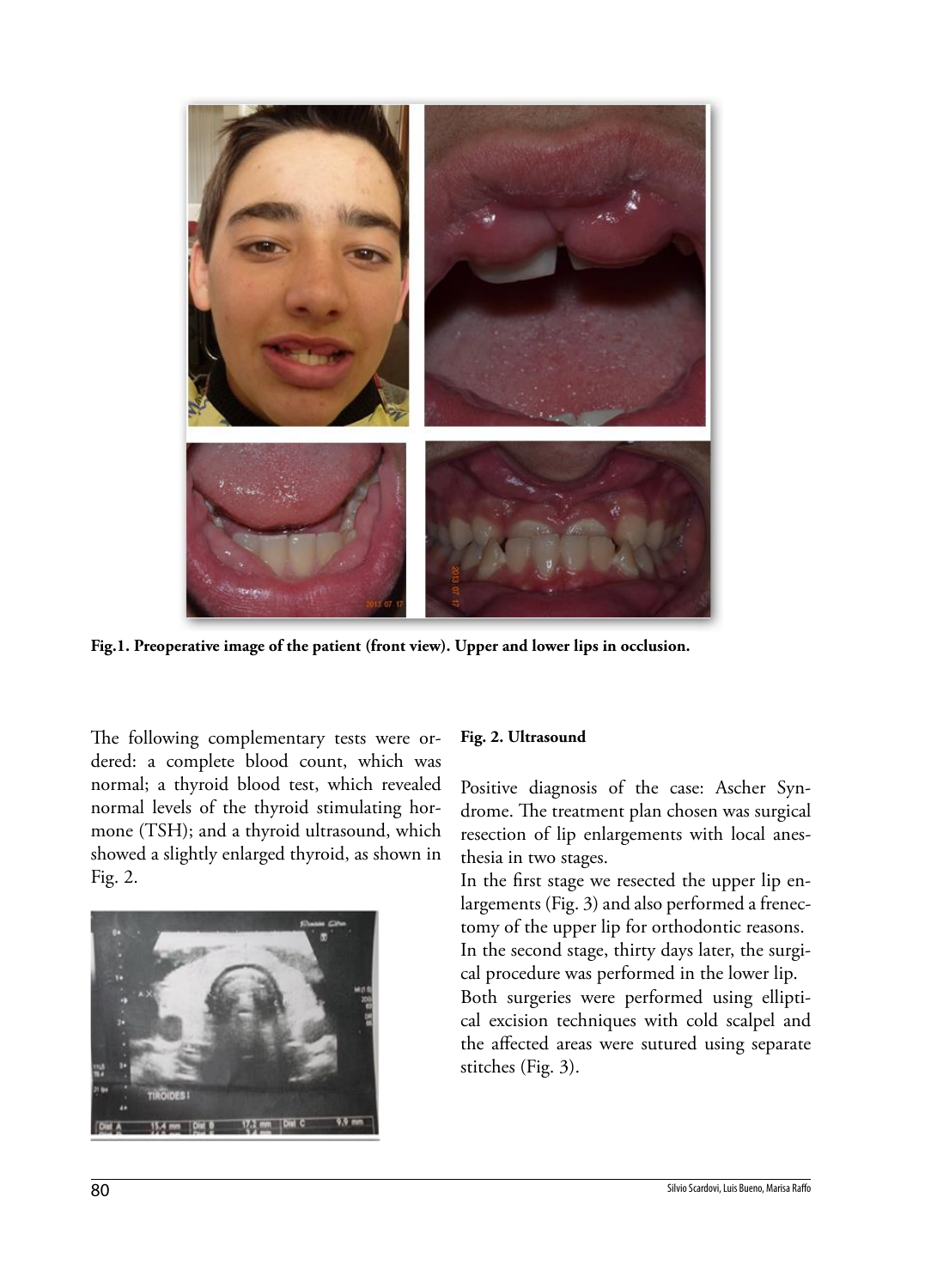

**Fig. 3. Surgical sequence in both lips: Preliminary elliptical markings of the lesion to be resected in the upper lip; removal of excess tissue; frenectomy; bloody surface after frenectomy; suture with separate stitches and twenty-five day postoperative follow-up of the upper lip. Preliminary marking of the lesion to be resected in the lower lip; resection of the excess tissue masses in the inner lip; and suture with separate stitches in the lower lip.**

The histopathologic study of the surgical specimen obtained confirmed the clinical diagnosis. The two histological sections of the case presented here (Fig. 4) show, respectively:

- A panoramic view of labial mucosa.

- The submucosa of the lip with an abundance of collagen fibers, as well as a large number of mucous lip salivary glands.



**Fig. 4. Anatomo-pathological study of the surgical specimen.**

The aesthetic surgical outcomes were very satisfactory for both patient and surgeon. This is shown in frontal images after thirty days (Fig. 5) and in profile images six months after surgery (Fig. 6). Frontal and profile images three years after surgery (Fig. 7)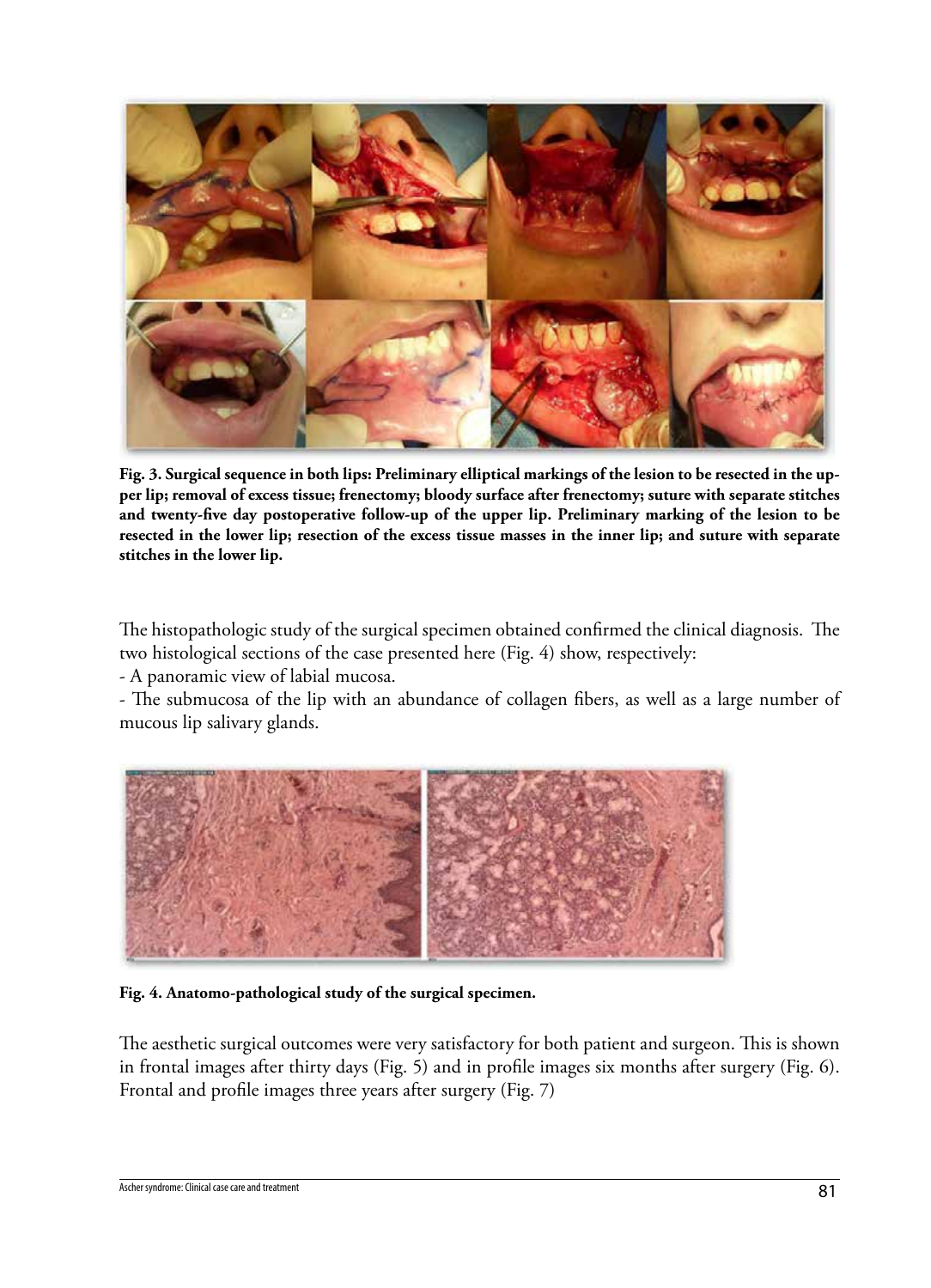

**Fig. 5. Front view after 30 days.**



**Fig. 6. Profile after 6 months.**



**Fig. 7. Clinical aspects three years after surgery. Orthodontic treatment in progress.**

# **Discussion**

The complete form of the AS, double lip, blepharochalasis and thyroid enlargement, was described by Ascher in 1920<sup>(5,6)</sup>.

The first case of double lip with blepharochalasis was described and reported by Laffer in 1909(1,9).

As a consequence, some authors such as Lebuisson D, Leroy L, Aron JJ, Jeaneau E, J. Guillard J P. refer to it as the "Laffer-Ascher Syndrome" $^{(13)}$ .

Because nontoxic thyroid goiter is not present in all cases (in only 10 to 50%)<sup>(1,10,12-15)</sup>, many authors recommend not considering it when diagnosing AS.

Other authors<sup>(1,4,10,12-15)</sup> think nontoxic thyroid goiter is an inconsistent finding in some patients only during the initial stages of the syndrome, and that it can appear several years later, more slowly and delayed in relation to the lip and lid enlargements.

Blepharochalasis was first named and described by Fuchs in 1896, as an atrophic and progressive enlargement of the skin of the eyelids which can also include recurrent bouts of edema that may exacerbate the condition<sup>(12,16)</sup>, leading indirectly to vision impairment caused by the closure or narrowing of the palpebral aperture. In general, only the upper lids are affected and make it difficult for patients to keep their eyes open $(12)$ . It is treated surgically, with a blepharoplasty to remove a wedge of the excess skin.

In AS, blepharochalasis can be larger or smaller in relation to the enlargement found in the double lip. Blepharochalasis and double lip usually appear at the same time and in more than 80% of cases they manifest before the age of  $20^{(17)}$ .

Double lip is a fold of excess or redundant hypertrophic tissue on the mucosal side of the lip and is the main element of the triad of features that characterize AS(1).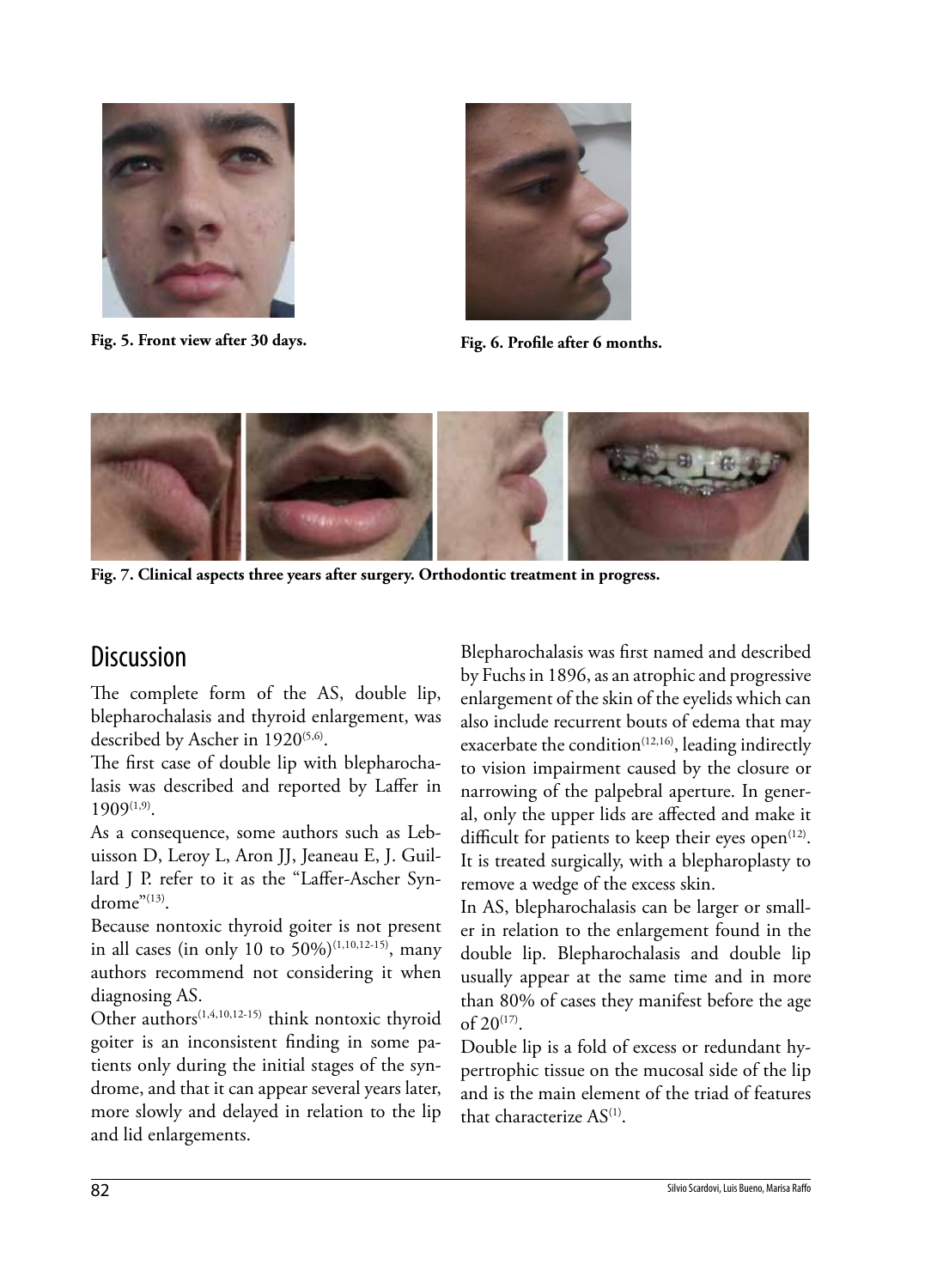It consists of excess tissue in the labial mucosa, located towards the inner part of the vermilion border, and not, strictly speaking, as its name seems to indicate, a duplication of the lip organ, but rather a localized enlargement of the labial mucosa.

In most of the cases reported the enlargement appears in only one lip. It frequently occurs bilaterally in the upper lip, and it less commonly affects the lower lip (ratio of 10:1 in favor of the upper lip)<sup>(1-10,12-14)</sup>.

The etiology of the syndrome is yet to be determined, and it can be of congenital or acquired origin(4,10-12). Inheritance can be considered for some patients, due to the known familial cases reported by Franceschetti<sup>(17)</sup> and Viallefot<sup> $(4,14)$ </sup>.

Also, since most of the cases appear during puberty, some authors believe it could be triggered by hormonal disorders $(1,4)$ .

In AS, the alterations in lips and eyelids occur abruptly and simultaneously, simulating an angioneurotic edema which partially diminishes.

The thyroid enlargement becomes noticeable more slowly and later, with a normal uptake of radioiodine (131I) and is only present in 10 to 50% of cases<sup>(10-12,14,15)</sup>.

As for double lip, the following have been described: a congenital form $(14)$  which develops during the second or third month of intrauterine life $(11)$ , and an acquired form which may occur in isolation or as part of a syndrome such as  $AS<sup>(1)</sup>$ .

Isolated forms can be triggered by different factors such as habit or trauma (biting, suction, orthopedic and/or orthodontic appliances, etc.)(11,18-20). They usually remit or their volume diminishes once the habit or trauma-causing agent is removed.

In general, the lip deformity is not visible when patients keep their lips closed (except in the larger cases), but it appears when they open their mouths or smile.

Macroscopically, in the upper lip it can manifest as a soft, mobile, overhanging mass which on occasion can extend from one commissure

to the other, or can frequently be divided in the middle by the labial frenum, resulting in two globular or oblong, middle-sized masses $(1)$ . The latter applies to the case presented here.

In the lower lip (very uncommon) it almost exclusively appears as two middlesized bunshaped masses, as shown in the patient's photograph.

It can exceptionally be found in both  $lips^{(1,4,14)}$ , as in this patient.

Histological examination showed masses of loose connective tissue, associated with numerous mucous salivary glands, like the ones normally occurring in the area<sup> $(1,12)$ </sup>, which is consistent with the histopathologic study of the surgical specimen obtained.

To make a positive diagnosis of AS, we must find the clinical triad described above, and differential diagnosis with other lip enlargements, such as trauma macrocheilitis, cheilitis glandularis, lymphangioma, angioedema, granulomatous cheilitis, inflammatory fibrous hyperplasia, sarcoidosis and salivary gland tumors.

Surgical treatment is indicated when there is interference with phonation or mastication, habit of suctioning the hyperplastic tissue and, mainly, for aesthetic reasons, when it affects the psychological state of the patient, as in this case. As for the prognosis, these lesions tend not to relapse.

Different surgical techniques to correct a double lip have been described in the literature, all of which are for the upper lip, with the most common one being the elliptical excision of the enlargement, proposed by Digman in  $1947^{(21)}$ . This technique is used by many authors until today, like Cortes-Aroche<sup>(1)</sup>, who published a description in 2007.

Reddy and Kotewara<sup>(22)</sup> and Dorrance<sup>(23)</sup> also advocate using the elliptical excision to remove the excess mucosa and the direct suture.

Guerrero Santos and Altamirano<sup>(24)</sup> suggest using a W-plasty to avoid removing too much mucous tissue, a mistake which, according to them, can be made with the elliptical excision.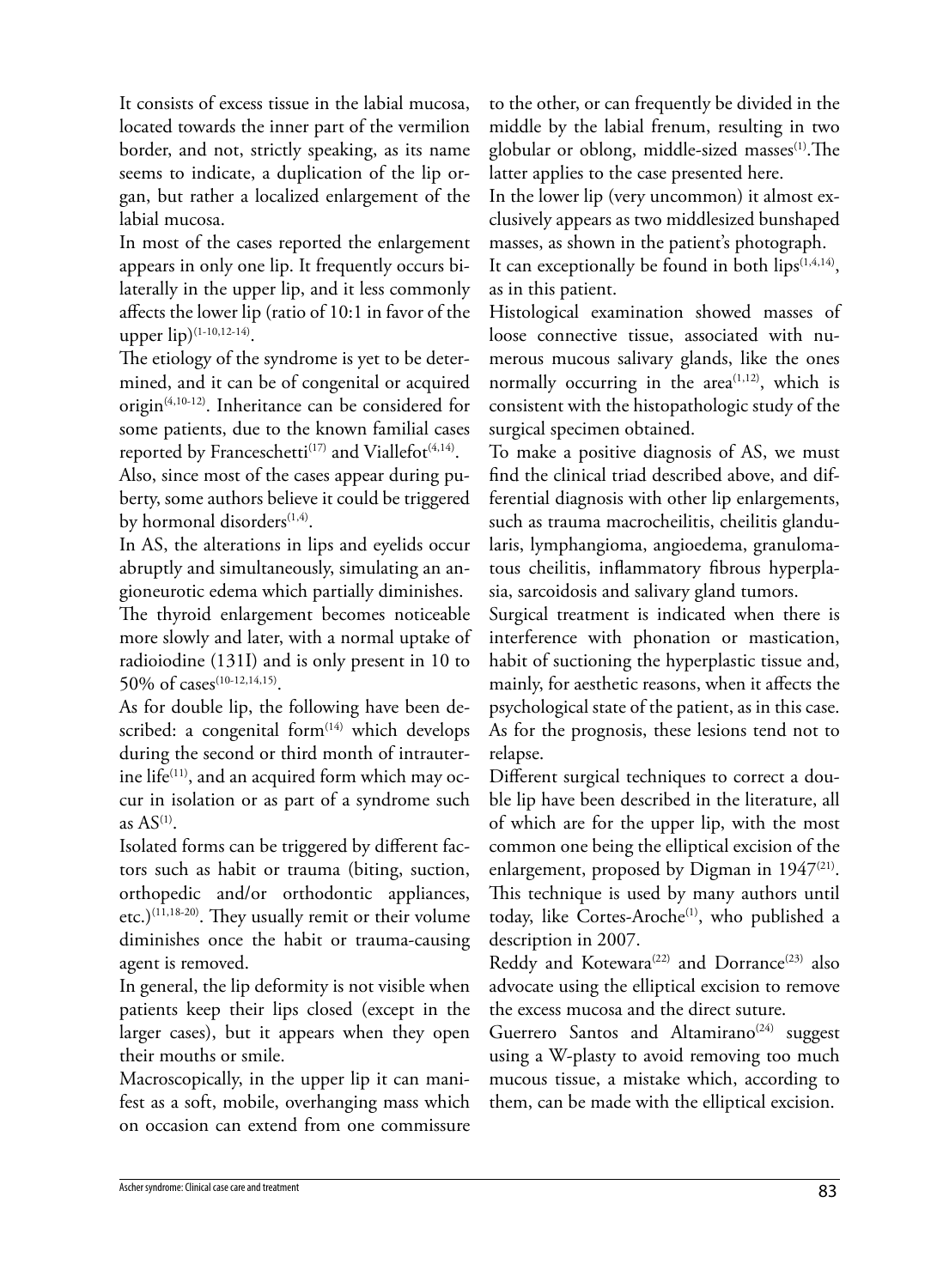Lamster<sup> $(25)$ </sup> described a technique consisting of a triangular excision of mucosa, while Eski<sup>(26)</sup> described a technique with a bilateral elliptical excision for the cases in which there is a central bridle, associated with a Z-plasty at the level of the bridle.

Other authors describe combinations and small alterations of the techniques that have already been described<sup>(27-30)</sup>.

As it was explained above, in this case we planned to resect in a first stage the upper lip enlargements and, on the following month, in a second surgical stage, those in the lower lip.

Both procedures were conducted using locoregional anesthesia.

We used elliptical excisions for both lips, suturing the affected areas using separate stitches, as described by Digman<sup>(21)</sup> Fig. 3.

We also performed a simultaneous labial frenectomy in the upper lip, as indicted by the treating orthodontists.

# **Conclusions**

The Ascher Syndrome is a very rare condition with only a few cases reported in scientific publications.

It can even more rarely involve the upper and lower lips simultaneously, as in this patient, who suffers major psychological and emotional consequences.

Despite its low incidence, it is of particular interest for dentists, because they are often the first healthcare professionals to detect it, and they can make a diagnosis and treatment plan.

Treatment with the elliptical surgical excision technique, used in both lips in this specific case, provided very satisfactory psycho-emotional results for the patient in the short and long term (three years).

# **References**

- 1. Cortes-Aroche S. Labio doble tratado con incisión en media luna. Presentación de un caso. Rev. Med. Inst.Mex.Seguro Soc. 2007; 45(3):277-80.
- 2. Kara IG, Kara CO. Ascher syndrome. Otolaryngol. Head Neck Surg. 2001;124(2):236-7.
- 3. Gorlin RJ, Cohen MM, Levin LS, eds. Syndromes of the head and neck. 3<sup>rd.</sup> Ed. New York: Oxford University Press.1990;p.420-1
- 4. Gomez Duaso AJ, Seoane J, Vazquez- Garcia J, Arjona C. Ascher Syndrome: report of two cases. J Oral Maxillofac Surg. 1981;34:31–4.
- 5. Ascher KW. Blepharochalasis mit struma und doppellippe. Klinische Monatsbl Augenheilkd 1920;65:86-97.
- 6. Ascher KW. Das syndrom blepharochalasis, struma und doppellippe kiln. In: Gorlin RJ, Pindborg JJ, editors. Syndromes of the head and neck. New York: McGraw- Hill; 1964.p.2287- 88.
- 7. Barnett ML, Bossahardt LL, Morgan F. Double lip and doble lip with blepharochalasis (Ascher's syndrome). Oral Surg.1972; 34:727.
- 8. Alkan A, Metin M. Maxillary double lip: Report of two cases. J Oral Surg. 2001;4369-72.
- 9. Laffler WB. Blepharochalasis: Report of a case this trophoneurosis involving also the upper lip. Cleveland Med. J. 1909;8:131-35.
- 10. Gomez-Duaso AJ, Seoane J, Vázquez-Garcia J, Arjona C. Ascher syndrome: report of two cases. J. Oral Maxillofac Surg. 1997 Jan.; 55(1): 88-90.
- 11. Costa-Hanemann JA, et al: Labio doble congénito asociado a hemangiomas: a propósito de un caso. Med. Oral 2004;9:155-8
- 12. Gilvani AOC, et al: Síndrome de Ascher: aspectos clínicos y terapéuticos desta rara deformidade da face. Rev. Bras. Cir. Craniomaxilofac. 2008;11(3):116-8.
- 13. Dalmau J, Puig L, Huevas E, Peramiquel L, Pimentel CL, Alomar A. Blepharochalasia y dos labios: diagnóstico y tratamiento del síndrome de Ascher. J. Eur. Acad Dermatol Venereol. 2006 Nov; 20 (10):1390-1.